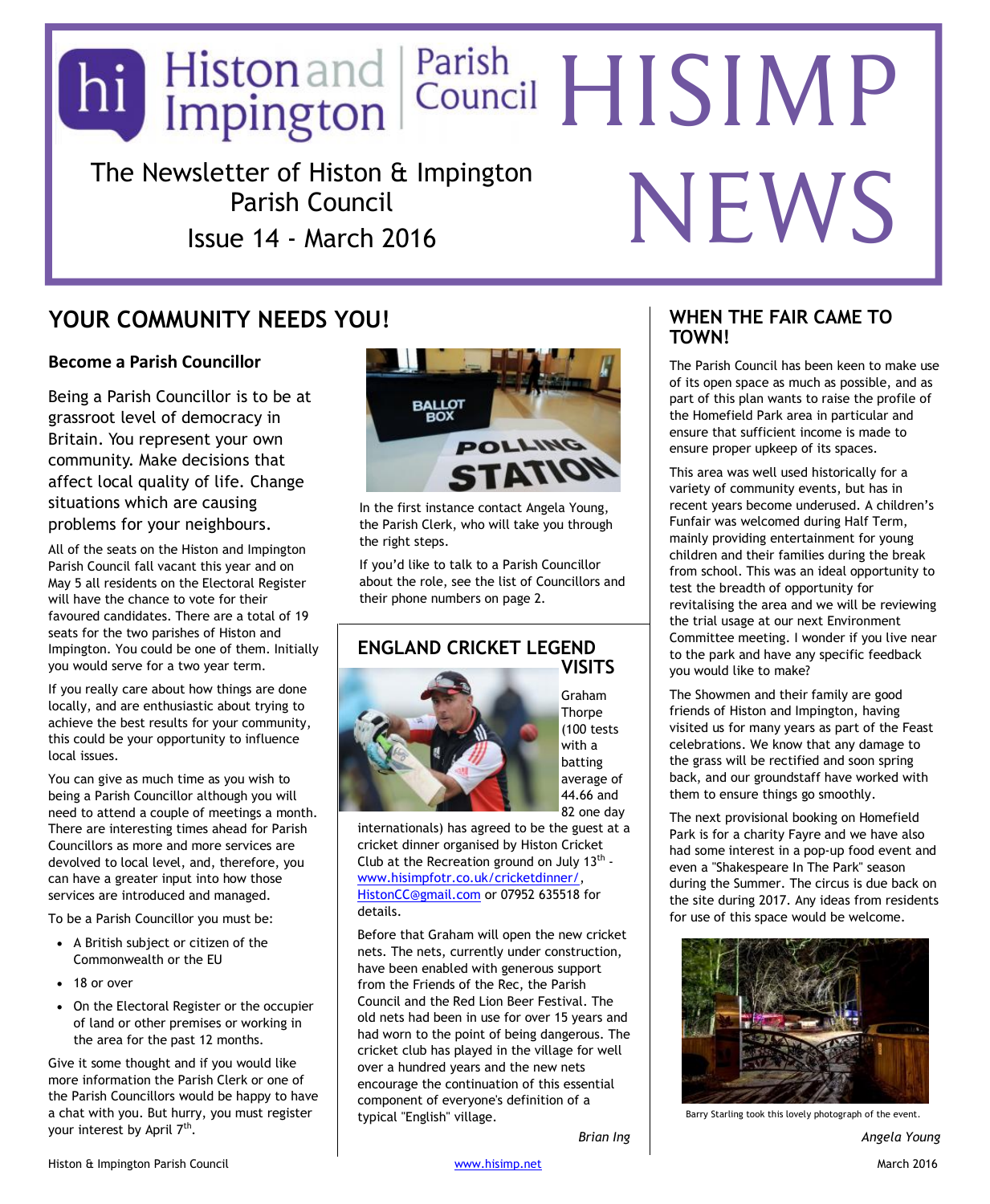#### **Parish Office Contacts**

| Open at the Recreation Ground Centre |                            |                                      |
|--------------------------------------|----------------------------|--------------------------------------|
|                                      | Monday to Thursday         | $9.30$ a.m. $-12.30$ p.m.            |
|                                      | Tuesday                    | $2.00$ p.m. $- 4.00$ p.m.            |
|                                      |                            | Other times by appointment           |
|                                      | Parish Clerk:              | Angela Young<br>clerk@hisimp.net     |
|                                      | Admin/Planning:            | Chelsea Presland<br>admin@hisimp.net |
|                                      | Telephone: 235906          |                                      |
|                                      | <b>Recreation Manager:</b> | Lynda Marsh<br>rec.clerk@hisimp.net  |
|                                      | Telephone: 232423          |                                      |

| <b>Parish Councillors</b>                   |              |  |
|---------------------------------------------|--------------|--|
| Chairman                                    |              |  |
| David Jenkins - Pease Way                   | 07739 758859 |  |
| david.jenkins@hisimp.net                    |              |  |
| <b>Vice Chairman</b>                        |              |  |
| Cedric Foster - Clay Street                 | 234156       |  |
| cedric.foster@hisimp.net                    |              |  |
| Hooda Abdullah - South Road                 | 235989       |  |
| Andy Butcher - Nuns Orchard                 | 513494       |  |
| Aga Cahn - Hereward Close                   | 232186       |  |
| Marian Cleaver - High Street                | 232897       |  |
| Neil Davies - Dwyer Joyce Close             | 232514       |  |
| Ashley Gordon - Dwyer Joyce Close           | %235906      |  |
| Christine Hertoghe - New Road               | 514509       |  |
| Brian Ing - Woodcock Close                  | 234291       |  |
| David Legge - Villa Road                    | 233565       |  |
| Derek Marston - Dwyer Joyce Close           | 236131       |  |
| Ruth Moulder - Winders Lane                 | 573445       |  |
| Pene Nudds - Clay Close Lane                | 237155       |  |
| Denis Payne - Impington Lane                | 233577       |  |
| Edd Stonham - Normanton Way                 | 564534       |  |
| Josephine Teague - Milton Rd                | 235127       |  |
| Nick Wood - Mill Road                       | %235906      |  |
| <b>County Councillors:</b>                  |              |  |
| David Jenkins - Pease Way                   | 236232       |  |
| Mike Mason - Cottenham                      | 01954 250391 |  |
| <b>District Councillors:</b>                |              |  |
| Christopher Cross - Willingham              | 01954 260790 |  |
| Edd Stonham - Normanton Way                 | 564534       |  |
| Neil Davies - Dwyer Joyce Close             | 232514       |  |
| Parish Councillor mail addresses are        |              |  |
| name.surname@hisimp.net, or can be found at |              |  |
| www.hisimp.net                              |              |  |

Published by Histon & Impington Parish Council The Parish Office, Histon & Impington Recreation Ground, New Road, Impington, Cambridge CB24 9LU

Edited by: Denis Payne - [hi-news.editor@hisimp.net](mailto:hi-news.editor@hisimp.net)

#### **YOUR THOUGHTS ON DEVELOPING HISTON METHODIST CHURCH FOR THE COMMUNITY ….** *AND* **THE CHANCE TO WIN A £20 GIFT VOUCHER!**



At Histon Methodist Church (opposite Rutland Cycles on the High Street), we are excited about upcoming plans to redevelop our building to make it a more accessible, useable community space.

The buildings are already well used for a wide range of activities including our Community Coffee Shop, as well as Sunday services. But current restrictions to its usage have led us to develop plans which should result in significant improvements in its worship and community life.

Current plans include;

- pew removal, new front entrance, redecoration and improvements to heating, electrics and PA/AV to make the 'worship space' a multi-purpose venue.
- ∂ a new foyer to make the whole building more welcoming and accessible.
- new rooms, new kitchen and improvements to existing hall space to enable more community activity.
- improved accessibility for those with disabilities (and buggies).

We would be very grateful if you could spare a few minutes to answer and return this short survey, which is also available online at [histonmethodist.org/survey2016/](http://histonmethodist.org/survey2016/)

1. Are you currently a user of the Histon Methodist Church buildings

Yes No

If YES, what is the nature of that use?

 ....................................................... .......................................................

.......................................................

2. Would you support broader community use of the premises?

Yes No

3. What does Histon Methodist Church provide which is lacking elsewhere in Histon?

 ....................................................... .......................................................

.......................................................

4. What additional activities/facilities might Histon benefit from which this development could provide?

.......................................................

.......................................................

.......................................................

5. Do you feel that the current plans (as listed above) will be beneficial to the church and community?

Yes No

6. In what way/s?

7. **If you worship at our Sunday services:** In what ways do you see this redevelopment benefitting both the worship and wider community life of Histon Methodist Church?

.......................................................

.......................................................

.......................................................

.......................................................

.......................................................

.......................................................

We are happy to receive anonymous surveys, but for **the chance to win a £20 Lighthouse Toys voucher**, please include your email address or phone number. Please leave at Lighthouse Toys in the High Street or Histon Methodist Church, or complete online.

Email address:

Telephone:

The closing date for the survey is  $20<sup>th</sup>$  March 2016…..

Many thanks!

*Michael Simmonds*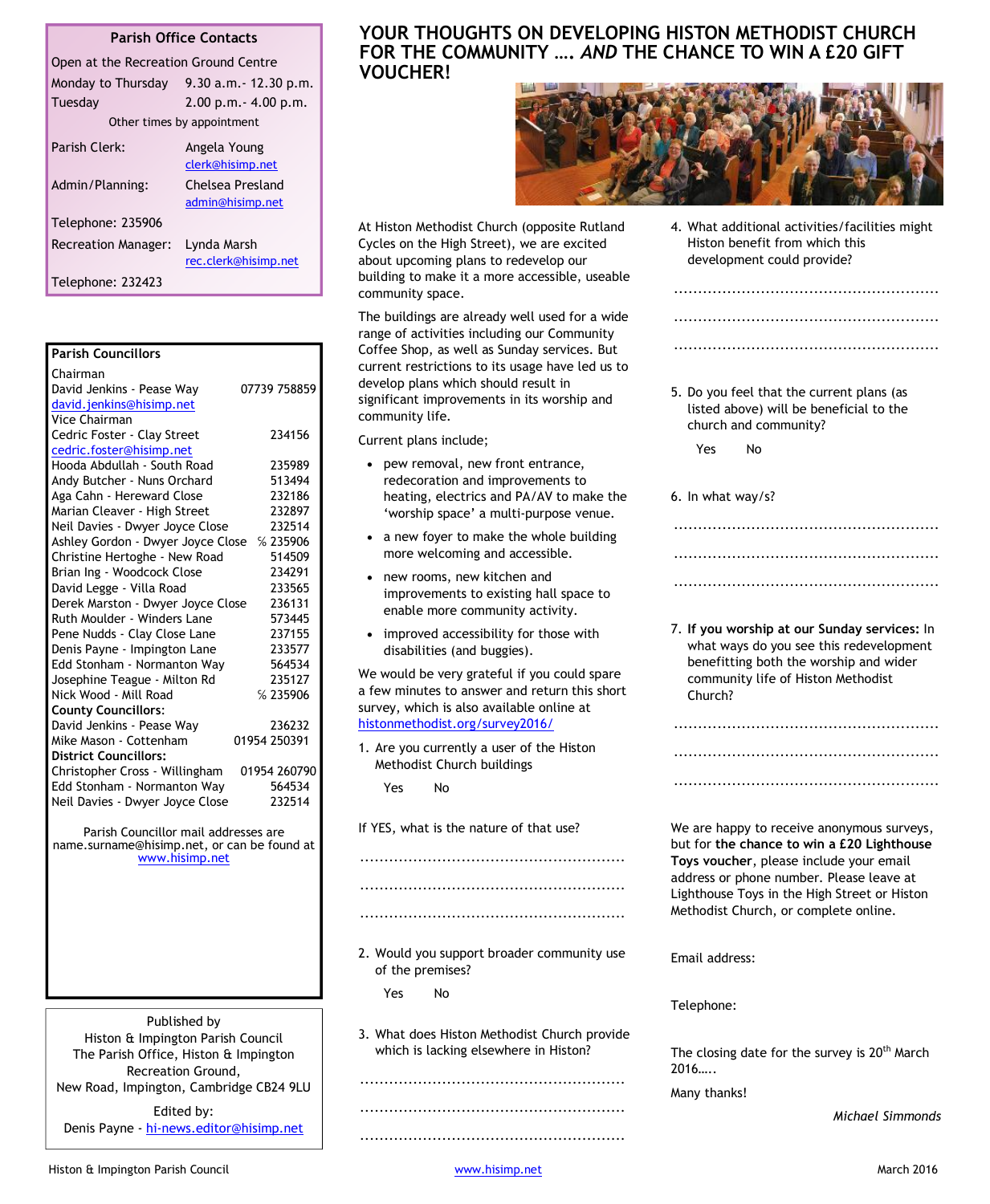# **CHURCHES AT EASTER**

With Easter the high point of the Christian calendar, our local churches are preparing for a busy time towards the end of March.

The precursor to Easter is Palm Sunday, on March 20, followed by Maundy Thursday, when a number of the churches will hold evening services, some preceding it with a communal supper.

On Good Friday, March 25, the Histon and Impington Council of Churches has organised a joint service at St Andrew's Histon at 10am, followed by the traditional Walk of Witness to the green opposite the St Andrew's Centre.

Easter Sunday, March 27, marks the beginning of European Summer Time, and each of the churches will be holding their main services in the morning.

Details of each church's events:

The Revd Ron Day of **Histon Baptist Church** highlighted the following events:

- ∂ Maundy Thursday: 6pm Passover meal.
- ∂ Good Friday morning at St Andrew's Histon parish church - it's a joint event for all the churches in Histon & Impington.
- ∂ Easter Sunday: 10.30am Family Service: Jesus is Risen!

The Revd James Blandford-Baker at **St Andrew's, Histon** outlined the following main services:

- ∂ Palm Sunday, March 20: 9:15am Holy Communion and 10:45am Holy Communion
- ∂ Maundy Thursday: (for both St Andrew's Churches) Supper at 7pm, followed by Holy Communion at 8pm
- ∂ Good Friday: 10am: Joint service with other village churches, with activities for children in the Saint Andrew's Centre, followed at 11am by the Walk of Witness.
- ∂ Easter Sunday: 9:15am Holy Communion: 10:45am All Age Holy Communion: Easter egg hunt at 3pm.

**Histon Methodist Church**: The Revd Simon Oliver said: "We have a short Maundy Thursday communion service at 7pm, and we are part of the Walk of Witness on Good Friday.

On Easter Sunday we have a service of Holy Communion at 10:30am."

The Revd Ian Rawley of **New Life Church** said that their Easter Sunday service will be held at 3pm at Histon Baptist Church.

Information about Salvation Army services has not been received at the time of writing.

# **DRAMATIC RESCUE BY POSTIE**

Local postman Mark Luya swiftly reacted when he saw tomcat Loki run over by a speeding car on Glebe Road. Scooping him up, Mark rushed along, knocking on doors, to try to find the owner, Sonja Bellew.



Photograph courtesy of Cambridge News.

He eventually found a neighbour who kindly took in Loki.

The cat was rushed to Hollyoak Vets in Impington, and subsequently transferred to the University Department of Veterinary Medicine for life-saving treatment. The initial prognosis was unpromising – potential brain damage.

Loki, however, used up one or more of his nine lives and is now back on home territory. His owner said: "I am eternally grateful to Mark for saving my cat's life."

Mark, who lives in Willingham, modestly said: "I'm glad I could save Loki." But he is seen as one of our local heroes.

Do you have a story about your local postie? Email details to:

# **JOHN DUNN**

John Dunn died just before Christmas after serving on Histon and Impington Parish Council for three years. He was laid low in his seventies by an infection after fighting a serious health condition for some months. It was the positive way he fought that illness that was typical of John.

John served on Highways and Planning Committees and took a leading role on drainage issues. He carried this into a close interest in Northstowe, whose drainage will affect both our villages. That he did so would not surprise his former colleagues at Mott MacDonald: here he was a senior drainage and irrigation engineer. He worked in many developing countries in Asia, Africa and South America, making a real difference to the lives of people. One former colleague said of John at his Memorial Mass, "He made the whole team on site one family, he was special".

John was a committed Catholic and worked for many years for the SVP charity including helping many in our villages. Typically, John never spoke of this work.

*Brian Ing*

# **CLEAN FOR THE QUEEN FOR 2016**



I have high hopes for 2016 – a cleaner, tidier Histon and Impington. As organiser of the quarterly Big Tidy Up

group, I am also asking residents to ''adopt a road'' and/or join the Community in the forthcoming event ''**Clean For The Queen**'' on the 4<sup>th</sup>/5<sup>th</sup>/6<sup>th</sup> March which coincides with our usual Community Quarterly Big Tidy Up. This will be a nationwide event, which is supported by top TV personalities such as Kirsty Alsop.

Saturday 5<sup>th</sup> March will be our main day, but people may do their allotted area on Friday 4<sup>th</sup> or Sunday 6<sup>th</sup> March if that suits better.

Our local MP Lucy Frazer hopes to join in the event too and she has been allocated the High Street to litter pick with the WI Ladies.

My pet hate is the amount of litter on our streets and open spaces and hope that the government will make this a priority in 2016, by reinforcing that it is a fineable offence to drop litter. Lucy Frazer has already raised this in Parliament and it is gaining support.

If you would like to help me to achieve my goal of eliminating litter from the village by adopting a road or joining the Big Tidy Up group, please contact: 01223 234156 or [cedric.foster@hisimp.net](mailto:cedric.foster@hisimp.net?subject=Big%20Tidy%20Up)

# **BIG DIG UNDER WAY!**

The Big Dig is a project to dig test pits 1m square in gardens across the villages, taking place on some weekends between April and August 2016. Finding prehistoric flint tools and pieces of pottery, perhaps dating back to the Romans, will help to build up a picture of what our villages were like in those early

> days. The picture is of a stone age flint scraper found in Cottenham Road - showing someone was busy there 5,000 years ago.

If you are interested in the project or would even like a test pit in your

garden, please email [davidoates11@gmail.com](mailto:davidoates11@gmail.com) and we will keep you updated.

As well as the excitement of learning whether your garden was occupied as early as the Bronze Age, you would be contributing to two major research projects - on population movement into the central area and on its decline after the Black Death.

Further details are at [is.gd/fjR77c](http://is.gd/fjR77c)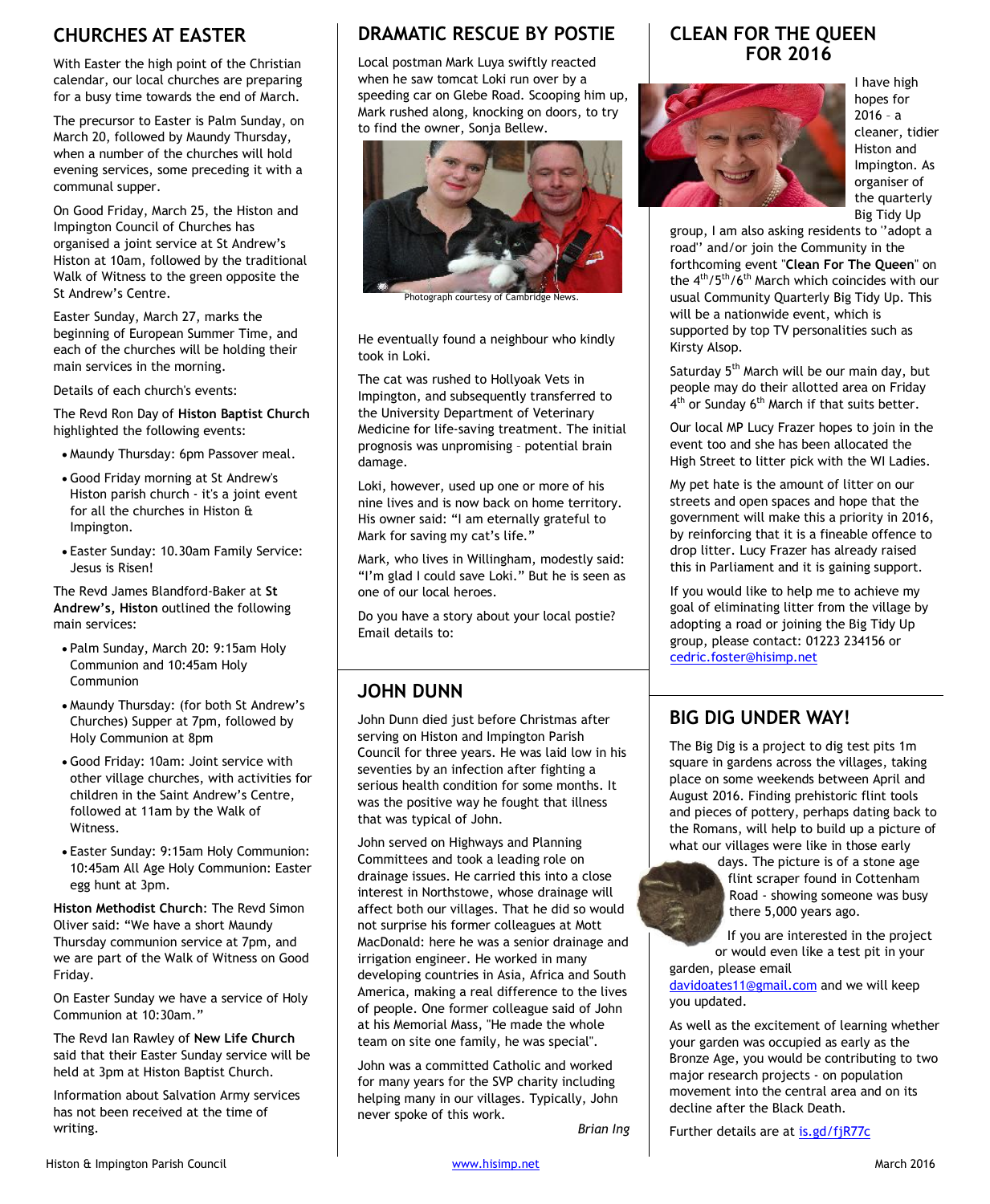#### **FIRS HOUSE AND TELEGRAPH STREET PATIENT PARTICIPATION GROUP**



The Patient Participation Group (PPG) is made up of patient representatives from the Firs House and Telegraph Street registered patient list. The group is part of a wider network of patient groups from Cambridgeshire and Peterborough GP Practices, and representatives from the Clinical Commissioning Group. It acts as a sounding board for ideas on how the Practice can improve the experience of its patients and provides a good opportunity for two-way communication between patient representatives and the Practice.

The PPG meets bi-monthly, generally on the first Tuesday of the month from 6.15 p.m. – 7.45 p.m. and is supported by a senior GP Partner and the Practice Manager who attend the meetings. In addition to the PPG, the Virtual Patient Reference Group (VPRG), an online group currently comprising over 800 patient members, supplements patient representation at the Practice.

The PPG has been actively involved in organising a number of wide-ranging health promotion events in partnership with local community centres in Histon and Cottenham. Topics have included Health Benefits of a Mediterranean Diet, Advances in Cancer Research and Diagnosis, Falls Prevention, and more events are planned over the next twelve months (see separate notice on "How to Save your Skin" information evening on  $12<sup>th</sup>$  May).

If you are interested in joining the PPG, please contact reception at either of the surgeries. Alternatively, if you cannot commit to regular meetings and activities, do consider signing up for the VPRG which can be done online via the Practice website.

More information about the VRPG, PPG and minutes of past meetings can be found at [www.firshouse.com](http://www.firshouse.com/) and on the notice boards at Firs House and Telegraph Street surgeries.

*Fei Ni Toole*

**COTTENHAM COMMUNITY CENTRE, TELEGRAPH ST & FIRS HOUSE PATIENT PARTICIPATION GROUP PRESENT:**



A free information evening with Vicky McMorran, Skin Cancer Specialist Nurse &

Dr Simon Poole, local GP

Topics Sun safety Self-examination Developments in treatment Q&A

#### When

Thursday 12 May 2016 - Doors open 7.00pm - Starts 7.30pm

#### Where

Cottenham Community Centre (250A High St, opposite the Co-op)

#### **VILLAGE SOCIETY SPRING/ SUMMER PROGRAMME**

Tuesday March 22nd - Pippa Temple: The 300th anniversary of Capability Brown. **Please note**: venue is IVC **Pavilion**

Tuesday April 26<sup>th</sup> - Tamsin Wimhurst: The David Parr House

Tuesday May 24<sup>th</sup> - Members' Night: Members entertain. **Please note**: venue is IVC **Pavilion**

Tuesday 28<sup>th</sup> June - Alan Butler: Huntingdon Cromwell Museum

We normally meet at 7.30pm in the Brackenbury Room at Impington Village College, unless otherwise stated. **Membership is £10 per annum. Visitors are very welcome at £3 per person per meeting**. Further information from the Programme secretaries: 564716 or 233397

#### Start your summer in style at the Histon & Impington Rec Festival! Wed 13th July FESTIVAL Thu 14th July UMMER 2016 Fri 15<sup>th</sup> July Sat 16th July Sun 17th July

**Graham Thorpe Cricket Dinner Rio Olympic Celebration** Tea Party (2:30pm) & Indie Killers + Glue (7:00pm) **Summer Ball** Village Church Service (am) + The Village Party (pm)

# **JOIN HISTON BOWLS CLUB!**

If you're looking for:

- ∂ A pleasant outdoor activity;
- ∂ An engaging social environment; and, just maybe
- ∂ Some competition …
- Why not join the Bowls Club?

We have matches on Wednesday afternoons and in the evenings during the summer plus some internal 'bowls drives' on a Saturday afternoon. There's always a social element and, when we entertain teams from other clubs in an evening, a light supper. We have our own club events, we contribute to the Histon Feast and the season ends with a celebration fish and chip supper and presentation evening!



The club is over 100 years old but continues to do well. Last year the club was the Cambridge & District League Champion of Champions!

Anyone is welcome to join the club. We'll help you to learn the basics, they're not too onerous, and we can loan you some bowls to get you started. All you need is a pair of flat shoes.

If you want to have a go contact Malcolm Green on 01223 232956 or at [malcolmgreen1@hotmail.co.uk](mailto:malcolmgreen1@hotmail.co.uk).

*David Jenkins*

# **WE'VE LOST OUR DRAWS**

Last season, Histon 1st Xl cricket playing in the top league in the county had more drawn matches than any other team. Our captain, Alfie Dixon, agreed with the other captains that this was not great for the players or the spectators.

This summer, the team will be playing 50 over a side cricket: side with most runs wins.

> To fit in the longer games in the full light, matches will start an hour earlier at noon. We hope our many supporters who enjoy watching the good cricket in excellent surroundings will be there earlier to enjoy to the full the more competitive cricket.

> > *Brian Ing*

#### ORGANISED BY HISTON AND IMPINGTON FRIENDS OF THE REC. VISIT WWW.HISIMPFOTR.CO.UK FOR EVENT DETAILS AND TICKETS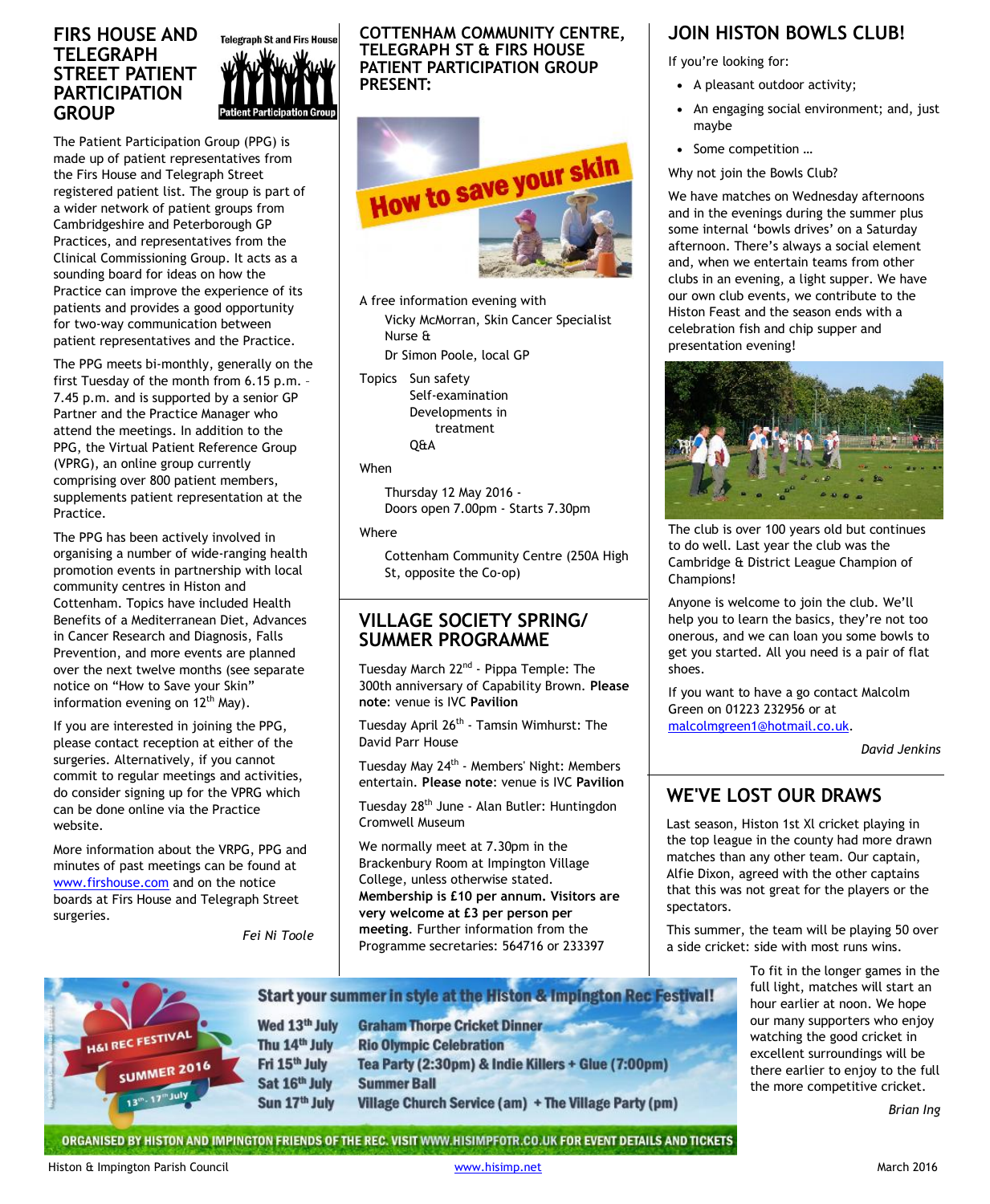# **HISTON & IMPINGTON MENTAL HEALTH AWARENESS WEEK**

Mental Health Awareness Week in Histon and Impington is a local initiative seeking to raise awareness and understanding of the issues surrounding poor mental health in all ages from toddlers to older residents.

Nell-be<sub>in</sub>

It grew out of a conversation between Neil Davies and James Blandford-Baker in early spring 2015 when we both became aware of tragic and challenging stories affecting young people in our community. As for so many in our villages, these stories affected us personally but also challenged us in our care and concern for others. With the reduction in statutory support and treatment for people of all ages with mental health conditions, as well as the stigma that is still associated with them, the Histon & Impington Mental Health Forum came together to see what could be done at a local level.

We are immensely grateful to the professionals (from organisations such as Blue

# **WHAT'S GOING ON AT IVC?**

*I'd like to bring you up to date regarding recent developments at IVC and to give you a look at our ideas for the future*

IVC bec**a**me an academy in 2012. It was not an obvious move for us; we debated and looked closely at the benefits and costs before we eventually converted. We did so in a way which we felt would preserve our ethos and our relationship with the community consistent with Henry Morris's vision for village colleges. That's why we established an academy trust in which the members of the trust were the governors of the school.

When we converted we became a 'standalone' academy but the present government has made it clear that not only does it expect all schools to become academies but also that it wants them to collaborate by coming together in multiacademy trusts (MATs)

That gives us a challenge here at IVC. We believe we have a unique and compelling ethos and have developed a very successful community school. We recognize that we're going to have to be a part of a MAT but we want to do it in a way which would enable us to maintain, develop and deliver our vision:

*To be an outstanding and inspiring learning community that is truly inclusive, innovative and international.*

- ∂ *Inclusive embracing and supporting all the Trust's students to achieve highly;*
- ∂ *Innovative challenging and supporting all members of the communities to look*



H & I Mental Health Awareness Week starts on Saturday 16<sup>th</sup> April and runs through to Saturday 23<sup>rd</sup> April and the activities through the week will include:

- ∂ a fundraising concert on Saturday 16th April with the Jonny Kingsman Band & friends for village mental health projects
- ∂ in school activities and assemblies at Impington Village College
- a parent drop-in to learn and talk about experiences
- advice drop-in for the elderly and carers
- ∂ an exploration of the role of fitness in mental well-being
- ∂ a mental health Any Questions evening on Thursday 21<sup>st</sup> April
- ∂ a 'dementia friends' information evening

*forward with confidence and to be at the forefront of education thinking and achievement; and*

- ∂ *International developing and adopting a*
- *global outlook and encouraging all members to acquire internationalmindedness.*

Underpinning this vision would be a set of aims for students,

staff and the wider community which reflect the above strands and establishes the principle of *excellence as standard*.

In Cambridgeshire there are now more village colleges which are part of MATs than are not and that presents us with a choice. Do we want to be:

- 1. a leading member in a MAT enabling us to preserve our core values;
- 2. a 'subordinate' member of an existing MAT in which IVC might not be able to have final decisions with regard to its provision; or
- 3. a vulnerable stand-alone academy operating with increasing difficulty in a financially challenged world?

We have chosen to target option 1 but to do so in a way which is true to our principles. We envisage a MAT comprising a number of schools: secondary, primary and special.

In November, IVC's governors (as 'Directors' of the Trust) debated and put in place plans • the showing of two special films on Saturday 23<sup>rd</sup> April at the St Andrews Centre

*Iris* ( the story of the novelist of Iris Murdoch and her struggles with Alzheimers ) at 10.30am

Disney family film *Inside Out* at 2.30pm

The full week's programme will be published in the 2nd week in March when the website www.himw.org.uk will be operational.

We are very conscious of how issues raised during the week will be addressed in the future and the Forum will meet in May to evaluate what happens in the week and the feedback obtained.

We would be delighted if as many people as possible were able to find help or be pointed in the right direction through these activities. If you would like to help and/or become involved please mail

#### neilsdavies12@gmail.com

Thank you to everyone who has supported this initiative so far!

*James Blandford-Baker & Neil Davies*

to build capacity and capability within the Trust and to develop the potential of key staff:

- ∂ I became Executive Principal (holding key responsibility for strategy and the development of IVC and the Trust with responsibility for Sports Centre and Adult/Community); and
- through an internal recruitment process, Ryan Kelsall (Vice Principal since January 2014) became Principal ('Head of School') having operational responsibility with full delegated 'powers' for the educational components of IVC (the 11- 16 'school' and Sixth Form)

Our strategy is not without risks. That's why it's important that we make sure that we are committing the right and sufficient resources to it. It's also the reason why we are open about what we are doing so that there can be appropriate challenge.

I am sure you have questions on the above and it is important to continue engagement with you. In the first instance please email me (rcampbell@impington.cambs.sch.uk). I am always happy to respond to questions and comments. Furthermore the governing body will hold its annual public meeting on Monday 21<sup>st</sup> March. Please come along

**And finally…** these are exciting as well as challenging times. We are strongly optimistic that these changes enable IVC to continue to thrive and flourish as the true embodiment of Henry Morris's vision for an excellent village college.



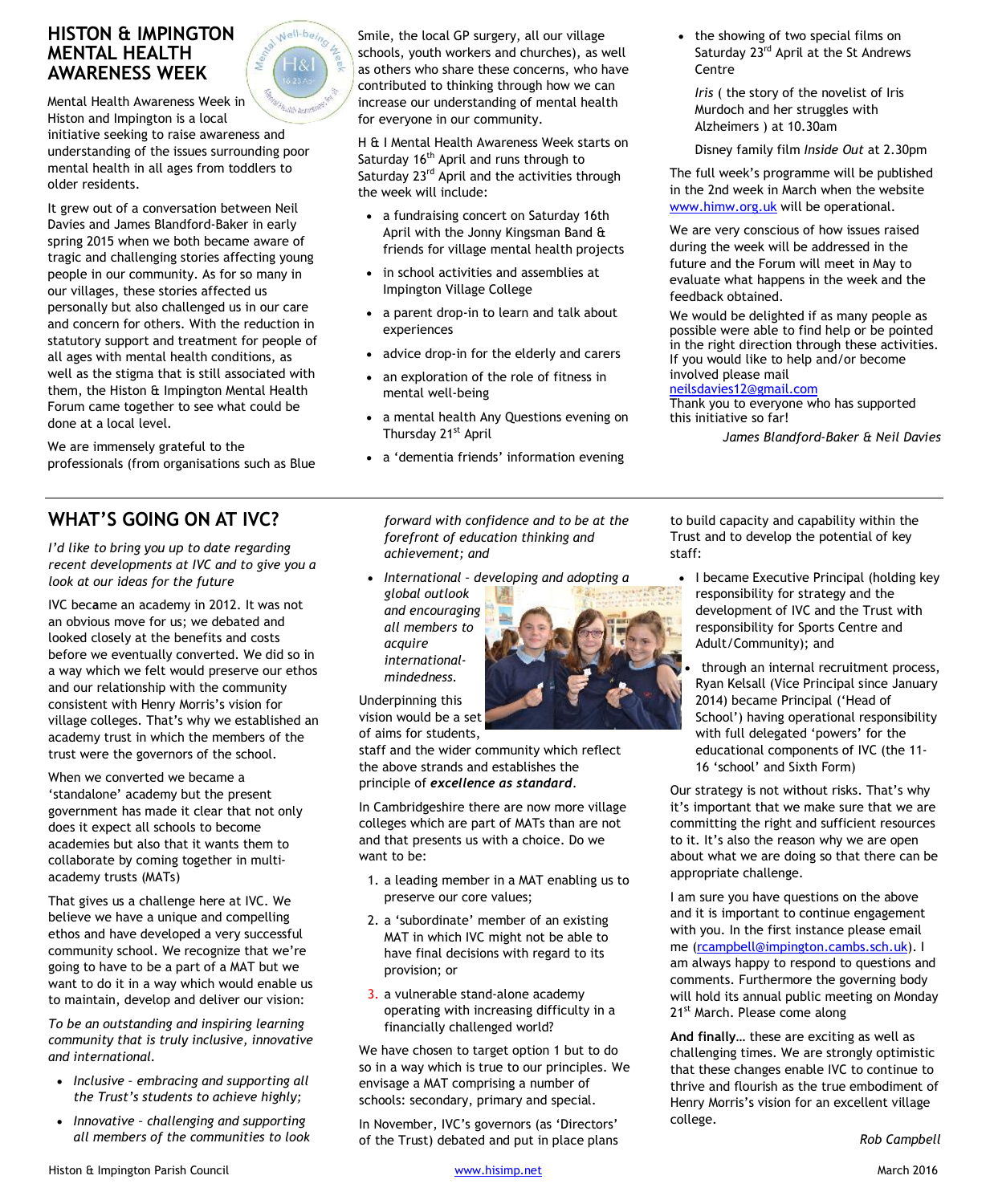# CHOIR DUNMISSABLE!

#### Choir 2000, your

highly acclaimed local choir, will perform Handel's MESSIAH Parts 2 and 3 on 18 and 19 March at 7.30pm at the Histon Baptist Church. The choir, the Choir 2000 Orchestra and the four excellent soloists will be conducted by Peter Britton.

While part one of Messiah, which the choir presented in two sold-out performances in December, is all about the birth of Christ, parts two and three deal with the events of the passion and the resurrection, appropriate for this time of year.

The famous 'Hallelujah Chorus' is part of this section and celebrates God's everlasting reign, while the moving aria 'I know that my Redeemer liveth' expresses the core of Christian belief.

 Tickets for this great concert cost £10.00, conc. £9.00, students £5.00. They are available from Les Ward in Histon and Cottenham, from Station Stores in Impington, from members of Choir 2000 and, subject to availability, on the night. Under 16s, accompanied by an adult, are admitted free.

You can reserve tickets by contacting [info2000@choir2000.org](mailto:info2000@choir2000.org) or 01223 561635.

# **RAFFLE MONEY FROM HISTON CHOPSHOP**

We are delighted to have received £210 from the Christmas Raffle organised by Mark at the ChopShop! This will be put aside to help pay for the Christmas Lights show in the villages next year.

Thank you to Mark and all his staff for this generous gesture, and thank you to all those who purchased the tickets and donated prizes

*Angela Young*

#### **HISTON AND IMPINGTON YARDSALE 2016**

The community event was a

great success when tried for the first time in the villages in September, 2015. Buyers from inside and outside the villages looked forward to finding bargains and collectables. Parents with young children bought and sold many children's items taking advantage of this first time event.

Histon & Impington Parish Council **Example 2016** [www.hisimp.net](http://www.hisimp.net/) March 2016 Two yardsales events are planned for 2016 one in the spring and one in the late Autumn to minimise clashes with yardsales in nearby villages and to increase the footfall to our villages from buyers looking for bargains and



Young children enjoyed an exciting afternoon at Histon Library when David Worricker of 'Lion Learners' visited with his exotic animals. The event took place on National Libraries Day on February 6th, and was fully booked and an enormous success. Children were delighted to handle the rabbits, guinea pigs, snake, snails and Tarantula and to feed the lizard! There was lots to learn and lively stories to join in with. Refreshments were provided by the Friends of the Library.

Coming soon: on Wednesday 9<sup>th</sup> March from 2 – 3:30pm there will be an 'Engage in the Afternoon' talk on the history of Country Markets with Margaret Clifton and Sue Medlow.

A six week course, 'Writing about Your Life' will be led by Judy Wilson on Tuesday mornings from April  $12^{th}$  to May  $17^{th}$ . Booking should be made before April  $8<sup>th</sup>$ . The course fee of £10 is payable on signing up.

In May, there is an evening with local crime writer, Alison Bruce, whose books are set in the city.

The library's popular Book Sales take place on the second Saturday of every month with the next one on March  $12<sup>th</sup>$ . Organised by the Friends of the Library, they achieved their first fundraising to target to help pay for bold new signs which should be in place before too long. The sales of adults' and children's books and DVDs attract lots of interest with books priced very competitively and always the option of offering what you feel the book is worth. Donations are welcomed on the day before the sale when the library is open from 11am to 7pm.

If you have ideas for facilities and events at Histon Library, we can be contacted at [HisImpLibraryFriends@gmail.com](mailto:HisImpLibraryFriends@gmail.com) or on Twitter @HisImpLF

*Cath Pennington*

collectables. The Spring YardSale has been planned for April 30<sup>th</sup> to help everyone cash their spring clear outs. It is organised by the Histon and Impington Village YardSale

committee. Participation is by paying a fee of £5. More info can be obtained by writing to [hiyardsale@gmail.com](mailto:hiyardsale@gmail.com) or we can be found on Facebook at "Histon & Impington Yard Sale" [is.gd/GWLO8h](http://is.gd/GWLO8h)

The yardsalers start the presales a day before the event by posting pictures on Facebook in a closed group - if you're selling, it's worth joining: "Histon & Impington Yard sale group." - [is.gd/Wdw3f6](http://is.gd/Wdw3f6)

*Premalatha Balan*

# **COUNCIL TAX CONSULTATION**

We asked, you said, so what did we do?

Our questions sought your views on what the Parish Council should do - whether it should, for example, "step in" when County reduces services but most specifically it asked whether more, or less, should be spent in five specific areas.

We didn't ask about all the areas where Councillors and staff work - just young people, older people, the environment, highways and recreation. And finally, we sought your views on how much of an increase in the Parish component of Council Tax you would find acceptable.

What did you say?

- ∂ Should the Parish Council do more (as suggested in the County consultation on Council Tax) - yes
- How should the Parish Council spend on young people, older people, the environment and highways - for all of these areas, the votes for "more" exceeded those for "less"
- How should the Parish Council spend on recreation - here the vote was the other way - votes for "less" exceeded "more"
- ∂ There was a small majority in favour of buying some PSCO time to help manage parking at specific times and places
- ∂ And as for an overall increase. 3 in 20 said "no", but 1 in 3 would be content with an increase of up to £6 per year, and 1 in 4 by "whatever it takes"

The input we got was incredibly valuable - so much so that we've committed to do it next year as well. It will help the Council decide priorities as we move forward.

But, we could meet all the requests from the separate committees this year with just a 2% increase - and that's what we've done.

Details are online - Consultation Report [is.gd/CXEvTx](http://is.gd/CXEvTx), Tax decision [is.gd/SgIiWb](http://is.gd/SgIiWb)

*Denis Payne*

# **HISTON GIRLS' BRIGADE**

Meets at Histon Baptist Church for games, crafts and having fun with lots of activities. Both the Explorers Section (Wednesdays from 5:45 - 6:45) for girls aged 4-8 and the Juniors Section (Wednesdays from 6:15 - 7:45) for girls aged 8-11 have spaces.

Contact: Mrs Sue Mason, Captain, 236387

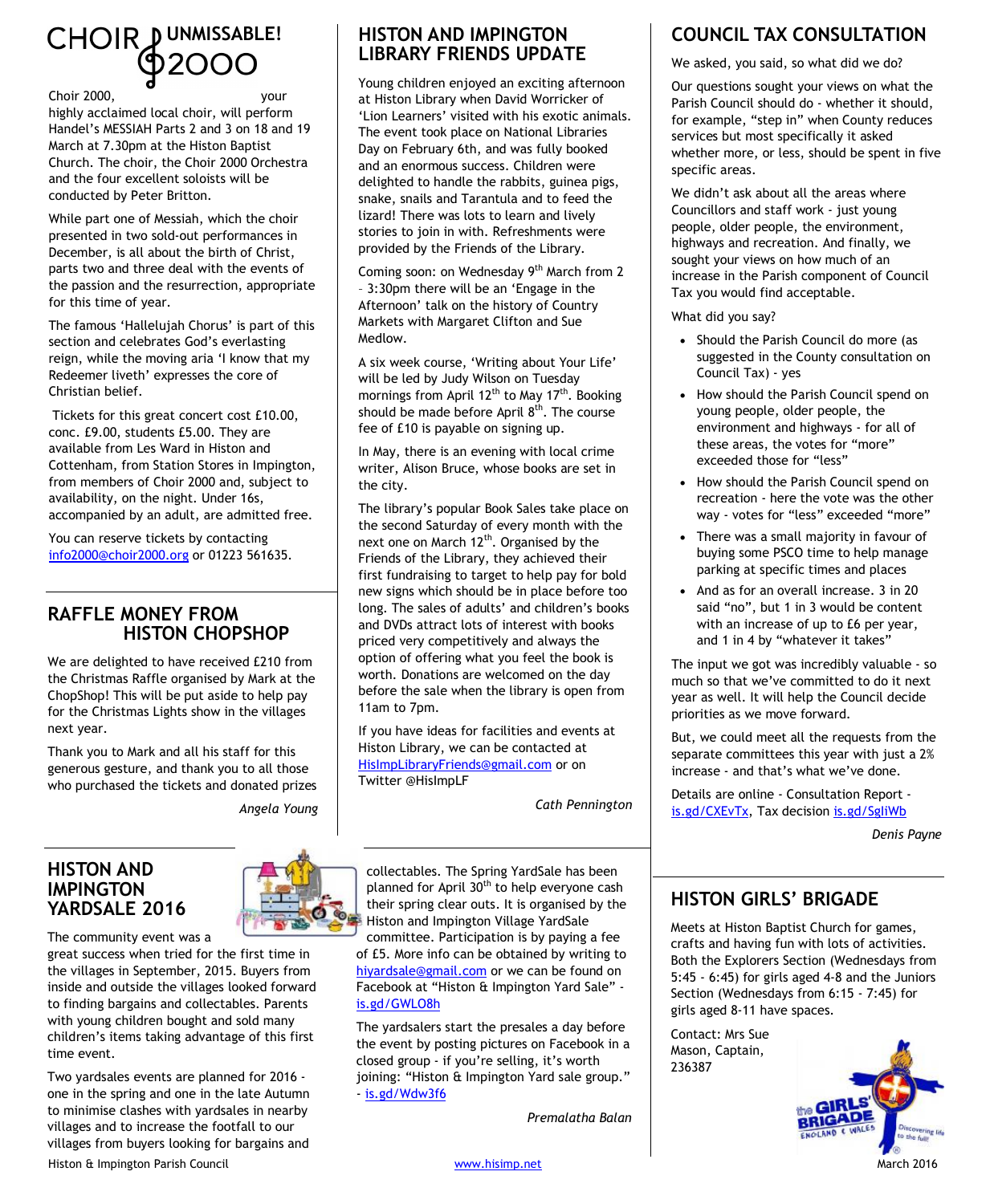# Young People's Noticeboard

For more information on the opportunities and activities below please contact:

Andrea Cowley, Youth Worker: Parish Office, Histon & Impington Recreation Ground, New Road, Impington CB24 9LU; 0789 990 4959; [youth.worker@hisimp.net](mailto:youth.worker@hisimp.net)

'Emotions' – what they are and how to handle them!

Look out for the Youth Work stand in the Prom.

• projects and activities that run in our

try your hand at making a positive

Yoga & Mindfulness

"I like yoga, it helps me sleep at

"We do yoga because it relaxes us

what youth workers are and what support

IVC Mental Well-being Fair.

they can offer you

statement plaque graffiti our wall!

night."

and we feel good after we have done it."



Like us on  $\Box$ Facebook

# HI Youth **Noticeboard**

All news, activities and events will be posted here.

Be first to find out about the exciting projects and courses we are planning to offer this year!

Like us to get the information you need

#### \*\*\* New \*\*\*

#### The Generation Game

Become a *Community Companion* and help build relationships across the generations.

A tailor made course offering a basic level of knowledge, under-

standing and learning to become a companion to an older person.

Participants will receive a Certificate of Attendance; Basic First Aid and Basic Food Hygiene Certificates; and a portfolio of work.

Young people will be offered the opportunity to befriend an older person in a variety of settings including: serving cream teas on  $15<sup>th</sup>$  July as part of the village Olympic celebrations; setting up games nights in local care homes; helping older people with their computing needs; and ensuring members of our community feel less isolated.

Starting week commencing Monday 25<sup>th</sup> April venue and times to be confirmed.

Please register your interest with Andrea and we will contact you with final details.

#### The Youth Bar at Histon Football Club

Every Wednesday 7.30pm - 9.30pm

Upstairs at Histon Football Club in the Glassworld Bar

An opportunity for those aged 15+ to meet with friends, enjoy films; comedy; bar – serving drinks and light snacks.

#### Youth Club

Youth Club runs every Monday from 4.00pm-5.15pm at The Community Room on The Recreation Ground.

Open to all young people in years 7, 8 and 9.

We offer a wide variety of activities each week including: sports; cooking; crafts; table tennis; pool; team challenges and the opportunity to meet with friends in a safe and friendly environment.

Admission is free – we just ask you to bring a smile!

# Inside Out Movie Monday 18th April @4pm

The Main Hall, IVC Free entry Refreshments available

After movie discussion:

Find out about:

villages

stat Well-being

#### Coming soon

Contact Andrea for further information or to register on any of these new opportuniƟes



Babysitting Course

A 10-week training course to help you become a safe and confident babysitter, This course is for those aged 14 and over.

#### Emergency First Aid at Work

This will be held on Saturday 15<sup>th</sup> October 2016 from 9.30-4.30pm @ The Community Room, Histon & Impington Recreation Ground.

Successful completion of this course will give you a 3-year nationally recognised certificate. Add this to your CV and College Application Forms – and be ready to deal with an emergency should it occur.

#### Be Crafty

Our Crafternoon after school club has closed - BUT  $-$  will soon be replaced with a monthly crafting session that both young people and their parents can attend.

An array of different crafts and activities will be available – and the opportunity for people to share their crafting knowledge with others.

#### Anti-bullying & Self Defence Awareness Course

We are teaming up with Combat Academy to offer key skills training for young people to learn:



How to protect personal space,

- voice commands, awareness of personal surroundings,
- eliminating fear; and
- the theory behind self-defence.

A six week course will be available for £45 per person and will be held in The Community Room at The Recreation Ground.

#### Where are the babies?



Our youth worker Andrea has collated a list of local young people who have successfully completed the Babysitting course and are available and willing to look after other people's children.

If you are looking for a babysitter please contact Andrea with - contact details; how many children you have and their ages; dates and times you require a sitter (please give as much notice as possible and at least 2 weeks) and how much you are willing to pay them.

She will then forward your details to young people on the database who can then make contact with you to make further arrangements.



Classes run each Monday from 5.30pm to 6.30pm at The Community Room, Histon & Impington

to a class and find out

For further

information or to book please contact: Pauline on 07985 947328 or [paulineyoga@googlemail.com](mailto:paulineyoga@googlemail.com)

#### I want to do this!

If you are a young person and have ideas for projects and activities that you would like to see in Histon & Impington then get in touch with Andrea to discuss them.

If you would like to volunteer on one of our projects. Please get in touch with Andrea to discuss this further



Recreation Ground.

Why not come along for yourself?